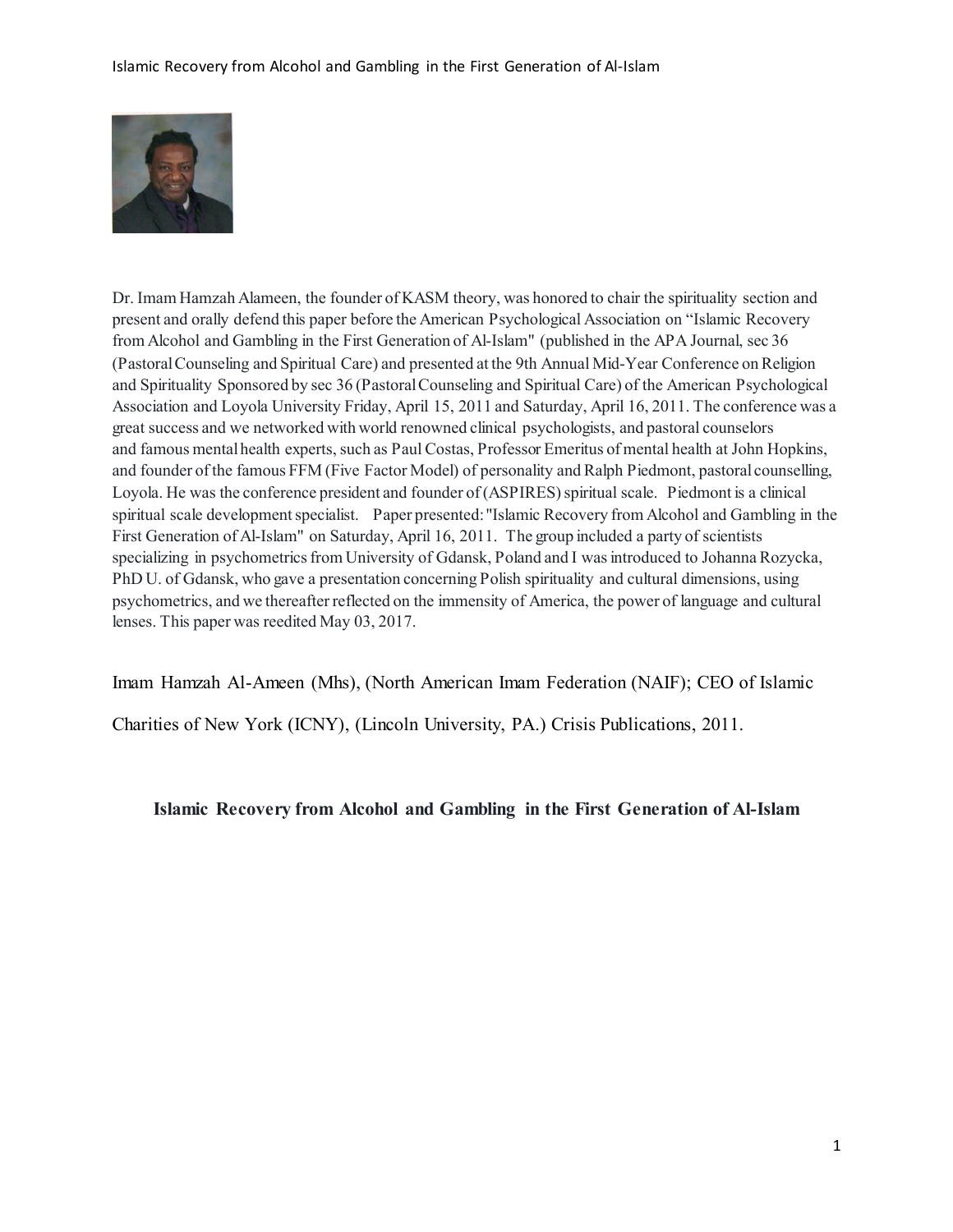### **ABSTRACT**

<span id="page-1-0"></span>This is a brief history of how the Sahabah (companions and people around the Prophet Muhammad(s)) dealt with recovery from alcohol and gambling, including proofs from Ahadith and Quran which have been included. It is a beginning discussion for Islamic counseling and a basis for psychological inventions. There is a need for an ecumenical basis, cultural diversity, and psychcospiritual competency in clinical settings. The advent of Islam in the time of the prophet Muhammad (s) stands as a demonstration of the first faith initiated systemic abstinence legislation in the history of the world, and thus Muhammad (s) is the recovery prophet. Islam provided the first faith based recovery orientated system of care (ROSC).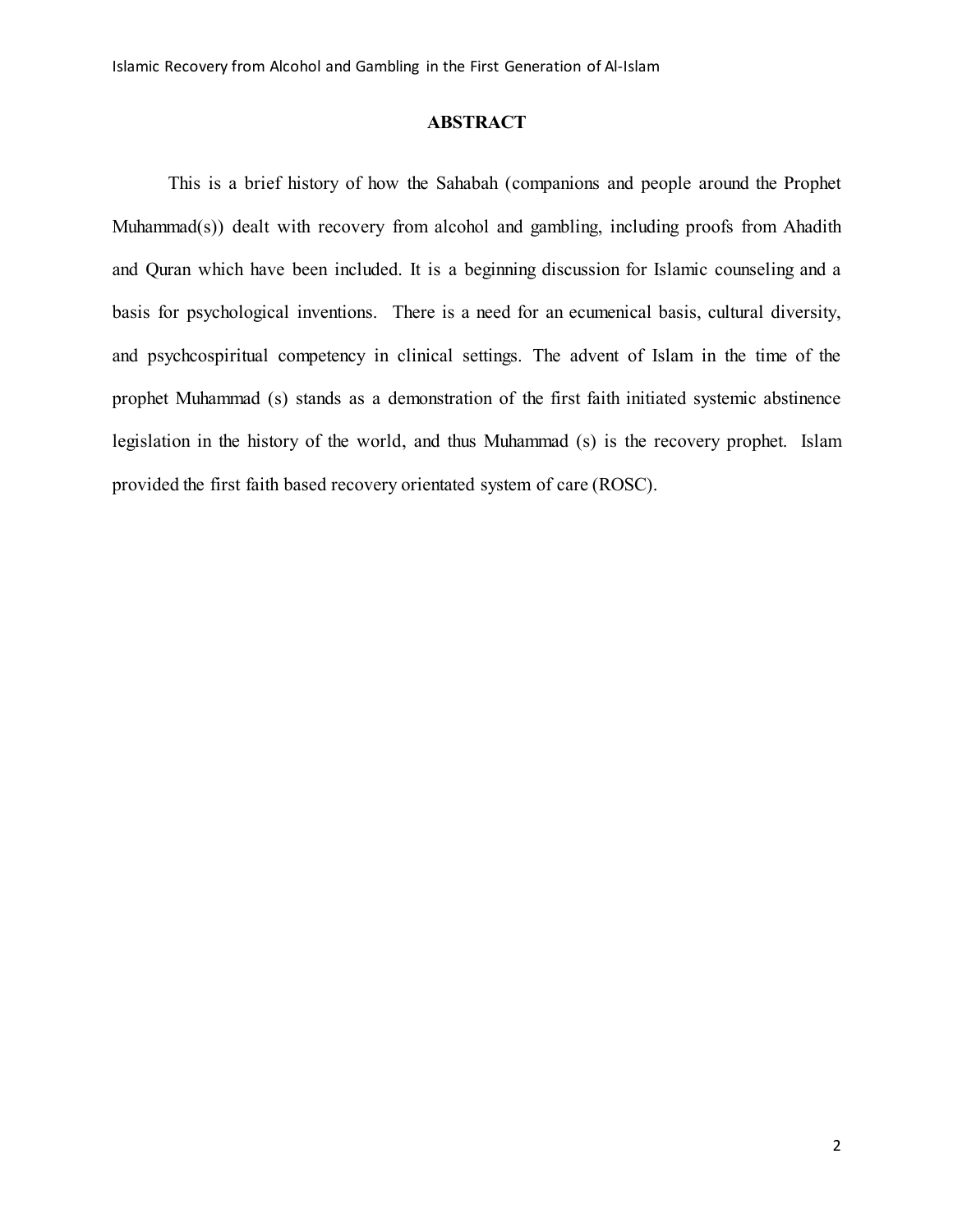# **Table of Contents**

| Umar bin Al-Khattab's Pleas for Explanation and Divine Intervention on Khmar7 |  |
|-------------------------------------------------------------------------------|--|
|                                                                               |  |
|                                                                               |  |
|                                                                               |  |
|                                                                               |  |
|                                                                               |  |
|                                                                               |  |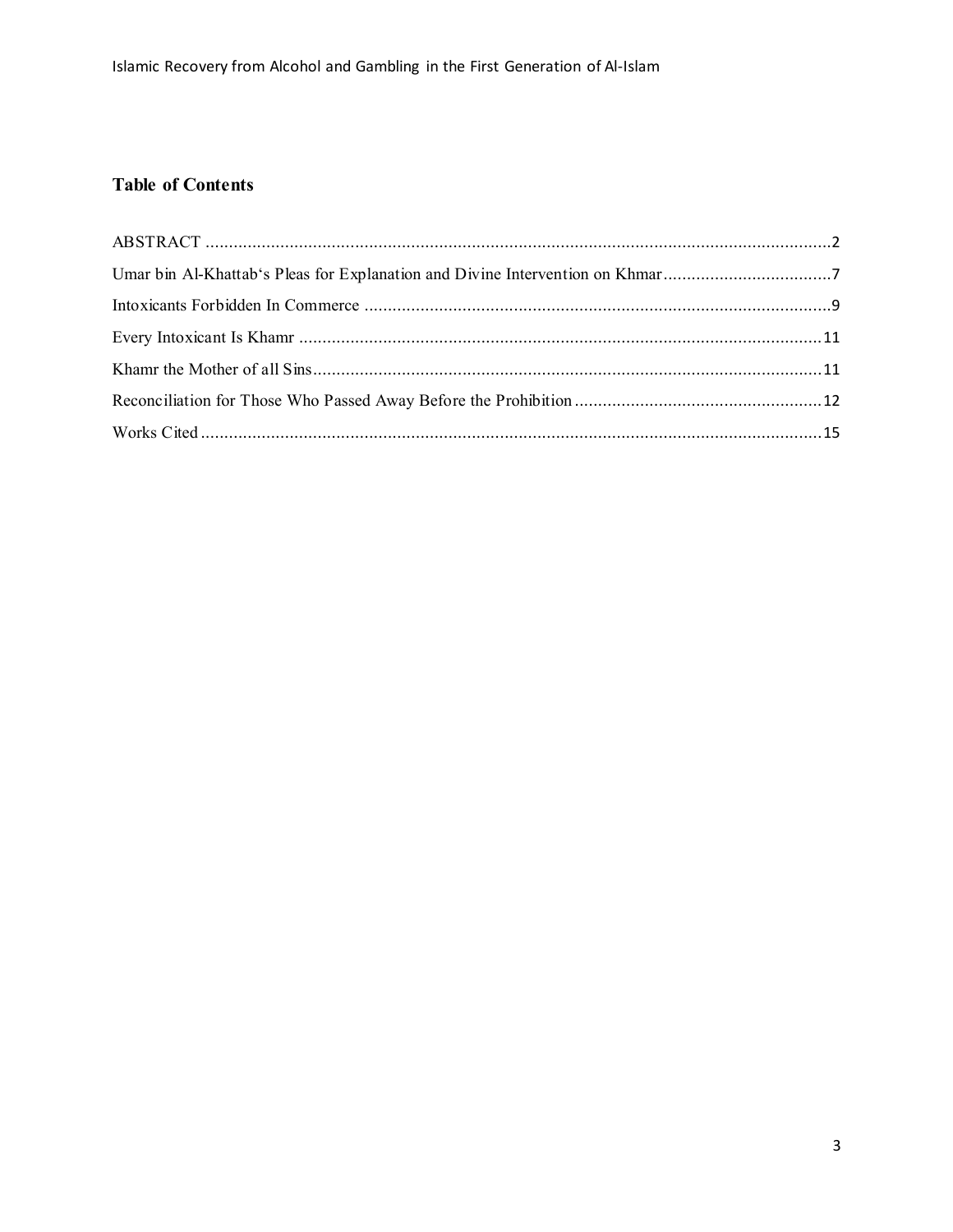America has well over 50 million problem drinkers of alcohol (Al-Ameen, 2010). Al-Islam is the only way of life that has totally abolished the use of alcohol, gambling, and intoxicants for its adherents. Very little is written about how the people around the prophet dealt with alcohol and gambling in western professional literature. The case is that such knowledge could help therapists since this knowledge forms a basis for cultural competence and allows for a better motivational counseling experience. The importance of the prophet (s) Muhammad, as the prophet of recovery has not been mentioned by any scholar heretofore to my knowledge. The importance of alcohol and gambling BOTH being prohibited in a single verse has heretofore not been emphasized. This amounts to establishment of the first recovery orientated care system.

Muslim psychologists have expressed that western psychological schema is not completely suitable for counseling Muslims (Badri, 1978) (Al-Ameen, 2010). Some practitioners have noted success using cognitive behavioral interventions in Muslim populations (Badri, 1978) (Hussain, 2001) (Yusaf, 2005) (Elias, 2009) (Al-Ameen, 2010). Recent initiatives call for diversity training and cultural competency, especially in assessments in accordance with (American with Disabilities Act (ADA), 1990) and similar legislation (Ali O. S., 2006) ((DBH/MRS), 2006). In the early period of Islamic therapy, it was noted that there was an effective counseling basis in the Quran, and the traditions (see early writings on Islamic counseling like (Jawziyah, 1990)). A great deal can be learned from the method by which  $Allah(s)<sup>1</sup>$  choose to ban Khamr (wine and intoxicants).

In the Quran, Allah(s) gradually prohibited intoxicants in three stages.

 $\overline{a}$ 

 $^1$  (s): This an abbreviation denoting respect for Allah, Subhannah wa ta ala (arabic for: Praised be God Most High),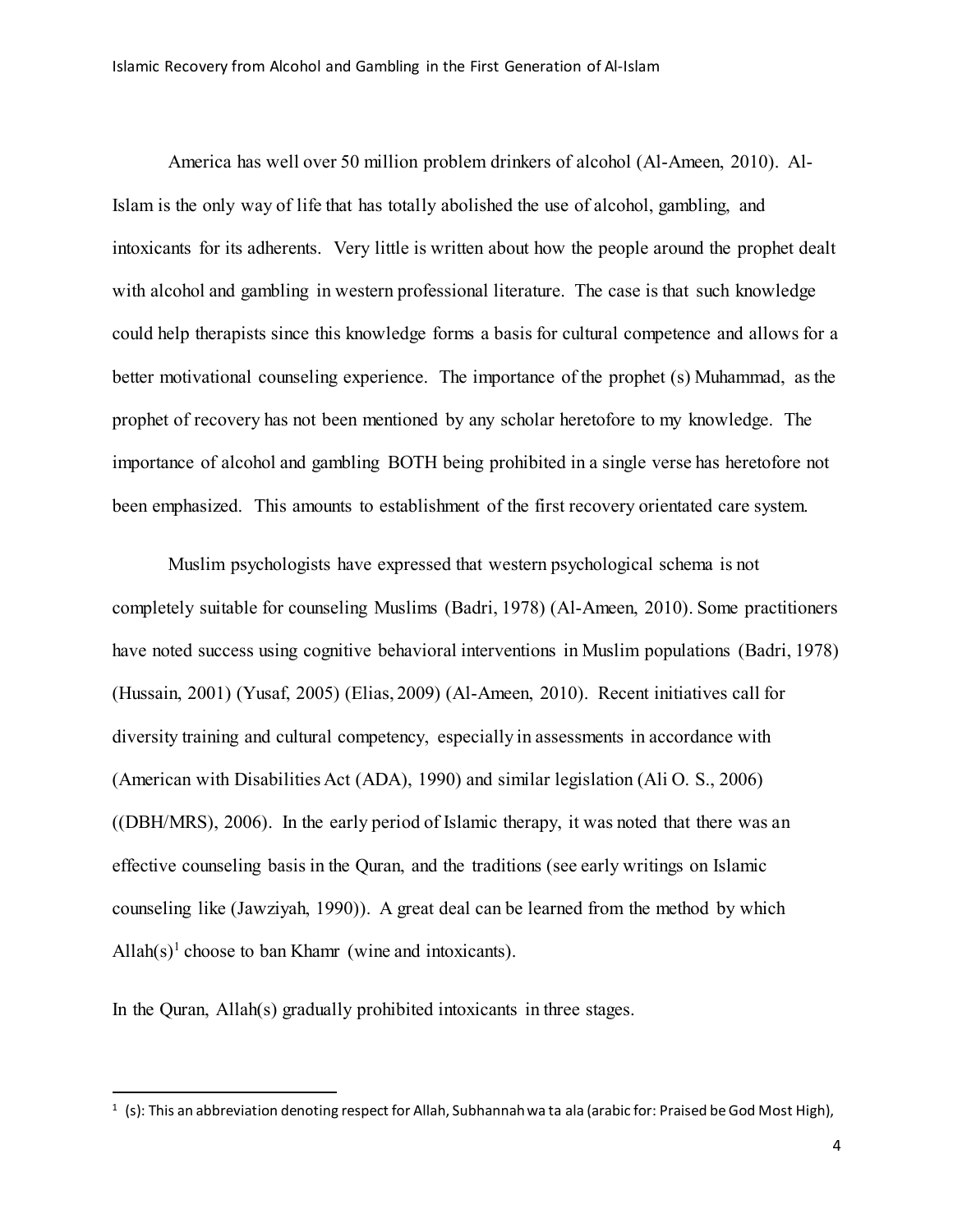Imam Ahmad recorded that Abu Hurayrah said, "There were three stages to prohibiting Khamr (intoxicants). When the Messenger of Allah migrated to Al-Madinah, the people were consuming alcohol and gambling, so they asked the Messenger of Allah about these things,

Allah revealed,

[يَسْتُلُونَكَ عَنِ الْخَمْرِ وَالْمَيْسِرِ قُلْ فِيهِمَاۤ إِثْمٌ كَبِيرٌ وَمَنَـفِعُ لِلنَّاسِ] ֪֪֪֪֪֦֪֦֪֦֖֘֝֟֟֘֝֟֟֟֟֟֟֟֟֟֟֟֟֟֟֟֟֟֟֟֟֟֟֟֕֝֟֟֟֟֟֟ ْ ْ َ

(**They ask you about alcoholic drink and gambling. Say: "In them is a great sin, and (some) benefit for men.''**)[2:219], until the end of the verse (Ali A. Y., 1993).

The people said, `They (intoxicants and gambling) were not prohibited for us.

Allah only said,

[فِيهِمَاۤ إِنُّمٌ كَبِيرٌ ۖ وَمَنَـفِعُ لِلنَّاسِ] ْ

(In them is a great sin, and (some) benefit for men.) So they went on drinking Khamr until one day, one of the emigrants lead his companions in the Maghrib prayer and mixed up the Ayat in his recitation.

The Sahabah (companions of the Prophet) were given a divine therapy that came in stages. It was revelation and a persuasive discourse leading to righteousness and recovery. They were asked to consider that the harm is greater than the benefits, and that they should abstain since this was the most sensible position. The behaviors of some of the people were undoubtedly changed just by this first stage of Allah's treatment. The revelation was addressing proactively the behavior of the people and seeking to heal and foster wellness and recovery, and therefore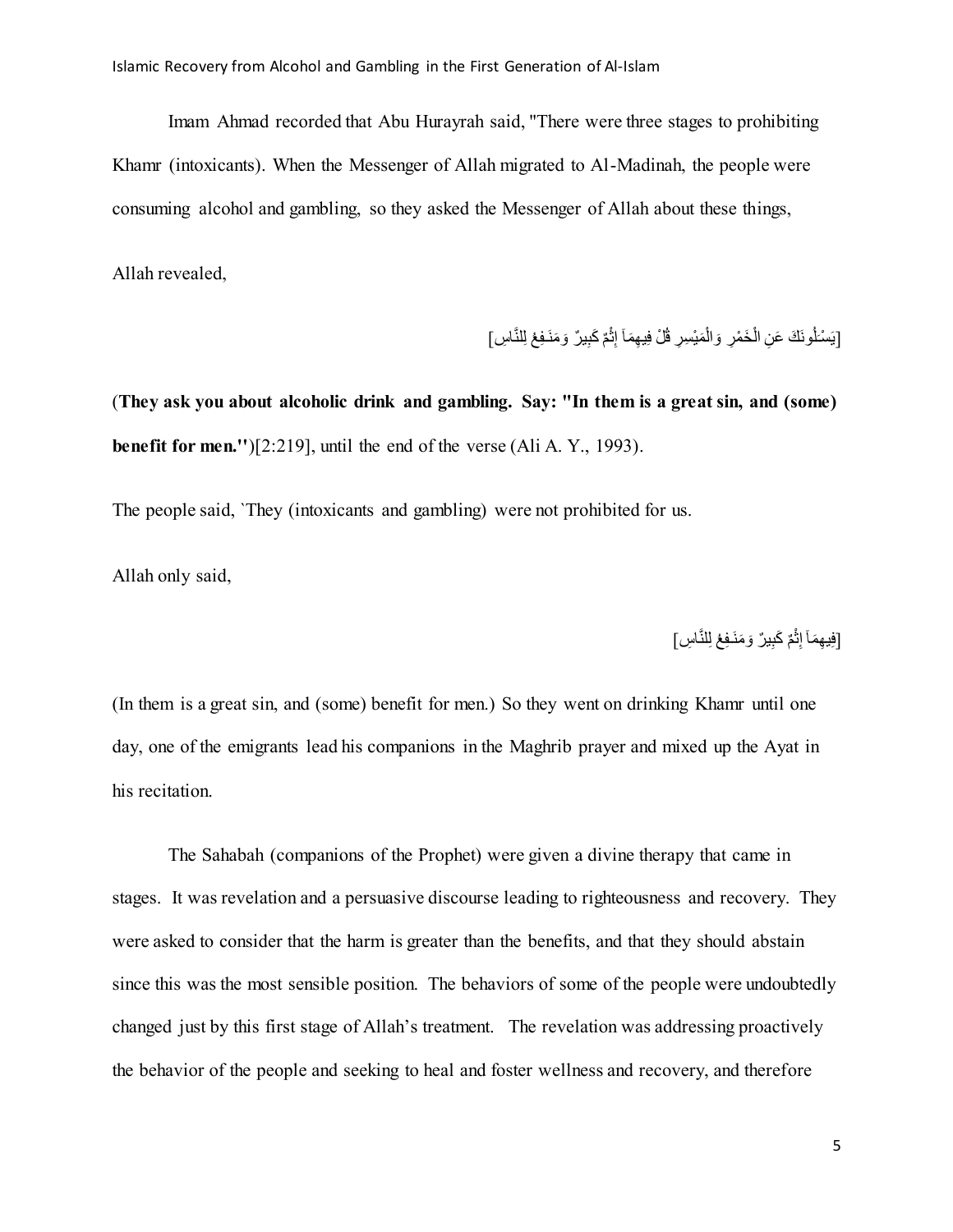sanctions concerning the prayer were imposed and thereafter the total abolition of intoxicants altogether. There needs to be clarity on the fact that these verses were not revealed all at one time but rather piecemeal and in response to the behavior and thinking of the people. This was a three stage intervention by Allah so that the Muslims would have wellness and prosperity. The reality is that the revelation is a proactive one, and that it came as a healing and guidance for mankind so that they may attain happiness and success in this world and the next.

Thereafter, Allah sent down a tougher statement,

[يَـأَيُّهَا الَّذِينَ ءَامَنُواْ لاَ تَقْرَبُواْ الصَّلَوةَ وَأَنتُمْ سُكَـرَى حَتَّى تَعْلَمُواْ مَا تَقُولُونَ] َ َّ َ َ

**(O you who believe! Approach not the Salah (the prayer) when you are in a drunken state until you know (the meaning of) what you utter.)[4:43]** (Ali A. Y., 1993)

The people would drink before the time of the prayer so that they would attend the prayer while sober. There remained some though who because of addiction could not stop using and therefore a third curative instruction was necessary for the ills of the people to be healed.

A last and firmer verse was later revealed,

[يَـأَيُّهَا الَّذِينَ آمَنُواْ إِنَّمَا الْخَمْرُ وَالْمَيْسِرُ وَالأُنصَابُ وَالأُزْلاَمُ رِجْسٌ مِّنْ عَمَلِ الشَّيْطَـنِ فَاجْتَنِبُوهُ لَعَلَّكُمْ تُفْلِحُونَ ] َّ َ َّ ْ ْ

**(O you who believe! Khamr, Maysir, Ansab, and Azlam are an abomination of Shaytan's handiwork. So avoid that in order that you may be successful.)[5:90-91]** (Ali A. Y., 1993)**.**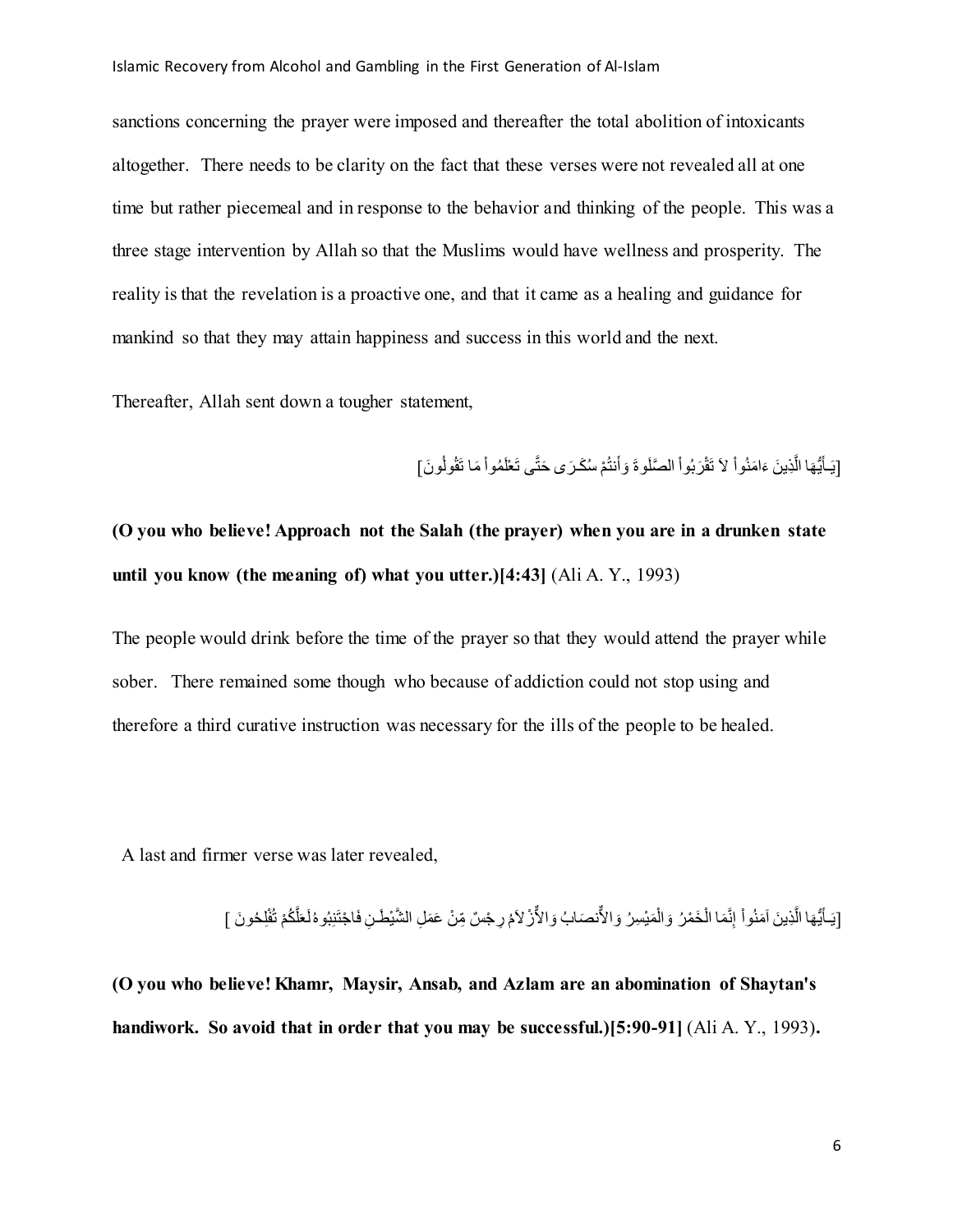So they said, `We abstained, O Lord!' This was the point when abstinence became obligatory and this is the final say on the matter of intoxicants.

Later, some people said, `O Allah's Messenger! Some people died in the cause of Allah, while some others died in their beds, but they used to drink alcohol and indulge in gambling, which Allah has made a Rijs of the work of Shaytan.' So Allah sent down,

> [لَيْسَ عَلَى الَّذِينَ ءَامَنُواْ وَعَمِلُواْ الصَّلِحَتِ جُنَاحٌ فِيمَا طَعِمُواْ] َّ

The people were informed they would not be blamed for what they used to do before the prohibition. Some people had died alcoholic deaths and their relatives were concerned about their status.

(**Those who believe and do righteous good deeds, there is no sin on them for what they ate**...) [5:93], until the end of the verse.

# <span id="page-6-0"></span>**Umar bin Al-Khattab's<sup>2</sup> Pleas for Explanation and Divine Intervention on Khmar**

Imam Ahmad recorded (Al-Mubarakpuri, Sahih Bukhari , 2000) that `Umar bin Al-Khattab said, "O Allah! Explain the verdict about Khamr to us clearly.'' The verse in Surat Al-Baqarah (Ali A. Y., 1993)was revealed,

> [يَسْـَلُونَكَ عَنِ الْخَمْرِ ۖ وَالْمَيْسِرِ قُلْ فِيهِمَـآ إِثْمٌ كَبِيرٌ ] ْ َ ْ ْ

(**They ask you about alcoholic drink and gambling. Say: "In them is a great sin.**'')[2:219] (Ali A. Y., 1993)`Umar was summoned and this verse was recited to him, but he still said, "O

 $\overline{a}$ 

<sup>2</sup> Umar bin Al-Khattab (r) was the distinguished Companion of Prophet Muhammad (s) and Commander of the believers, and second of the four rightly guided Khalifahs, circa 632 a.d..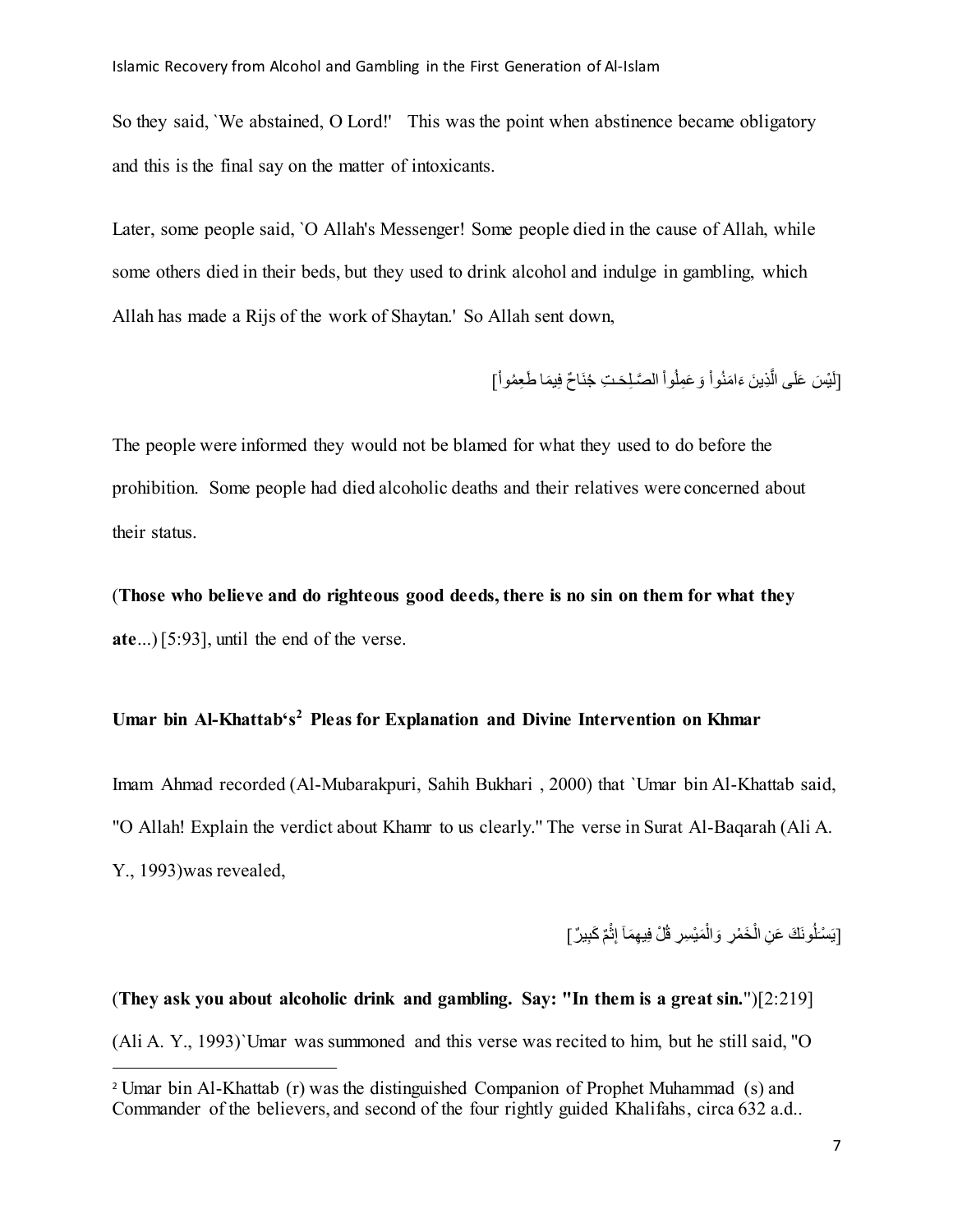Allah! Make the verdict of Khamr clear to us.'' (Al-Mubarakpuri, Sahih Bukhari , 2000) Then the verse in Surat An-Nisa' was revealed,

> [يَـأَيُّهَا الَّذِينَ ءَامَنُواْ لاَ تَقْرَبُواْ الصَّلَوةَ وَأَننُمْ سُكَـرَى] َ َّ َ َ

**(O you who believe! Do not approach the Salah when you are in a drunken state.)**[4:43] (Ali A. Y., 1993)Thereafter, the Prophet had someone herald when it was time to pray, "Those in a drunken state are not to approach the prayer.'' `Umar was again summoned and the Verse was recited to him, but he still said, "O Allah! Make the verdict concerning Khamr clear to us.'' Then, the verse in Surat Al-Ma'idah [5:91] (Ali A. Y., 1993) was revealed, and `Umar was summoned and it was recited to him. When he reached the part of the verse that reads,

> [فَهَلْ أُنْثُمْ مُّنتَهُونَ] َ َ

(**So, will you not then abstain?**)[5:91] (Ali A. Y., 1993), `Umar said, "We abstained, we abstained.'' Abu Dawud, At-Tirmidhi, and An-Nasa'i recorded this Hadith. `Ali bin Al-Madini and At-Tirmidhi graded it Sahih.

It is recorded in the Two Sahihs, that `Umar bin Al-Khattab said in a speech; while standing on the Mimbar of the Messenger of Allah (in the Prophet's Masjid in Al-Madinah) "O people! The prohibition of Khamr was revealed; and Khamr was extracted from five things: From grapes, dates, honey, wheat and barley. Khamr is what intoxicates the mind.''

Imam Ahmad recorded that Anas said, "I once was giving an alcoholic beverage to Abu `Ubaydah bin Al-Jarrah, `Ubayy bin Ka`b, Suhayl bin Bayda' and several of their friends meeting at Abu Talhah's house. When they were almost intoxicated, some Muslims came and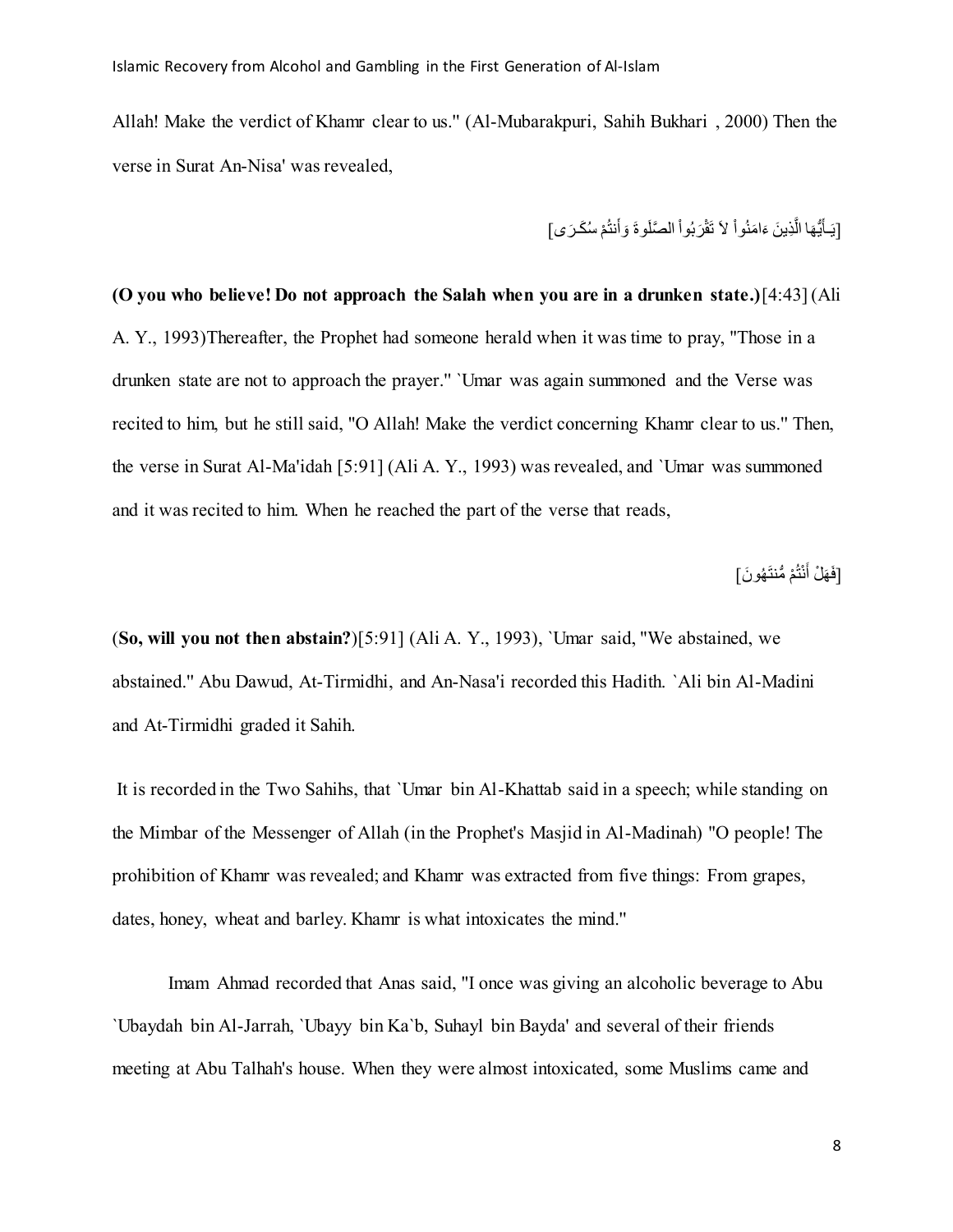said, `Did you not know that Khamr has been prohibited' They said, `We'll wait and ask.' They then said, `O Anas! Spill the remaining alcohol out of your container.' By Allah! They never drank it again, and their Khamr at that time was made from unripe and normal dates.''' This is also recorded in the Two Sahihs (Al-Mubarakpuri, Sahih Bukhari , 2000).

#### <span id="page-8-0"></span>**Intoxicants Forbidden In Commerce**

Al-Bukhari recorded that Ibn `Umar said, "The prohibition of Khamr was revealed when there were five kinds of intoxicants in Al-Madinah, besides what was produced from grapes.''

Imam Ahmad recorded that Ibn `Umar said that the Messenger of Allah said,

َو َحاِملُها، ِص ُر َها، َو ُمعْتَ َو َعا ِص ُر َها، َها، َو ُمبْتَاعُ َها، َوبَائِعُ َها، َو َساقِي َها، ِربُ َو َشا َها، ِعَيْنِ َخ ْم ُر ب ْ ِعنَ ِت ال ْو ُج ٍه: لُ َ َخ ْم ُر َعلى َع ْش َرةِ أ ْ ِعنَ ِت ال »لُ ا َ َمنِه َوآ ِك ُل ثَ ِلَيْ ِه، إ َم ْح ُمولَةُ ْ َو « ال

Here is the proof that Islam provided the first recovery orientated system of care (ROSC) for humankind. Additionally, when combined with Ramadan a complete ROSC can be seen for the first time in the history of the world. Ten matters related to Khamr were systemically cursed. Khamr itself was cursed, whoever drinks it, its server, seller, buyer, brewer, who asks for it to be brewed, whoever carries it, whomever it is carried to and whoever consumes its price.) Abu Dawud and Ibn Majah recorded this Hadith. Ahmad recorded that Ibn `Umar said, "Once, the Messenger of Allah went out and I went out with him. I walked to his right, but Abu Bakr came along and I gave way to him, and Abu Bakr was walking on the Prophet's right, while I was walking on his left. Then `Umar came along and he was walking on the Prophet's left, since I gave way to him. The Messenger of Allah then found a leather skin hanging containing alcohol, so he asked for a knife and ordered that the skin be cut open. He then said,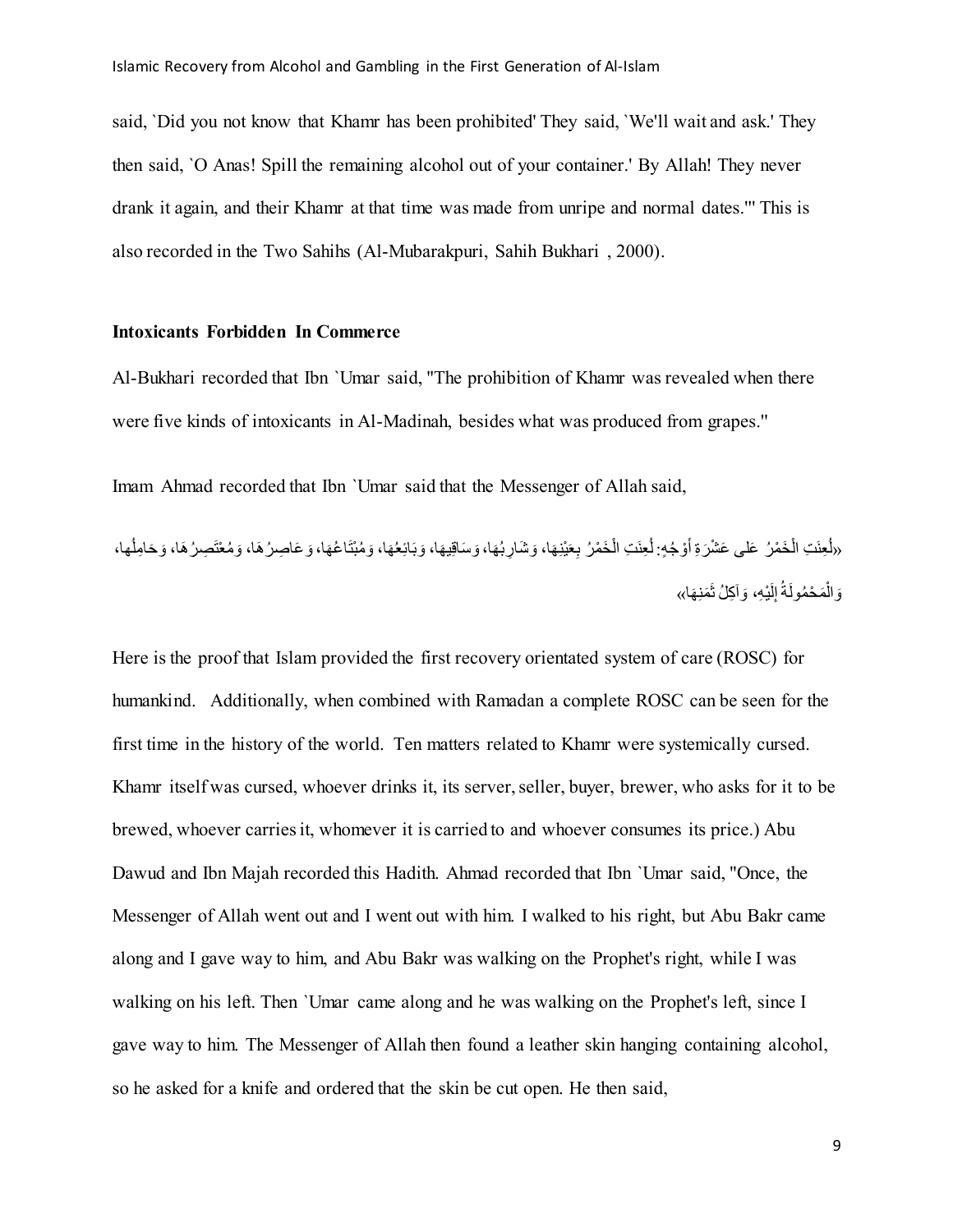«لُعِنَتِ الْخَمْرُ وَشَارِبُهَا، وَسَاقِيهَا، وَبَائِعُهَا، وَمُبْتَاعُهَا، وَحَامِلُهَا، وَالْمَحْمُولَةُ إِلَيْهِ، وَعَاصِرُهَا وَمُعْتَصِرُهَا، وَآكِلُ ثَمَنِهَا» ْ ْ

(Khamr was cursed, and so are those who drink it, serve it, sell it, buy it, carry it, have it carried to them, brew it, have it brewed and consume its price.)''

Al-Hafiz Abu Bakr Al-Bayhaqi recorded that Sa`d said, "There were four Ayat revealed about Khamr...'' He then said, "A man from Al-Ansar made some food and invited us. We drank Khamr before it was prohibited and became intoxicated, and thus started to boast about our status. The Ansar<sup>3</sup> said that they were better, while Quraysh (the Muhajirin<sup>4</sup>) said that they were better. So a man from the Ansar took a bone and struck Sa`d's nose with it and made a flesh wound on it. Ever since that happened, Sa`d's nose had a scar from that wound.

The verse,

[إِنَّمَا الْخَمْرُ ۖ وَالْمَيْسِرُ ] ْ ْ

ْم ُّمنتَهُو َن[,until**) ,gambling ,Intoxicants**( نْتُ ْل أ هَف) ]**So, will you not then abstain**) was later َ َ revealed.'' Muslim recorded this Hadith.

Ibn Abi Hatim recorded that `Abdullah bin `Amr said, "This verse in the Qur'an,

[يَـأَيُّهَا الَّذِينَ آمَنُواْ إِنَّمَا الْخَمْرُ وَالْمَيْسِرُ وَالأَنصَابُ وَالأَّزْلاَمُ رِجْسٌ مِّنْ عَمَلِ الشَّيْطَـنِ فَاجْتَنِبُوهُ لَعَلَّكُمْ تُفْلِحُونَ ] َ َ ْ ْ ِنَّ َّ

**(O you who believe! Khamr, Maysir, Ansab, and Azlam are only an abomination of Shaytan's handiwork. So avoid that in order that you may be successful.)[**5:90], was also in the Torah; `Allah has sent down truth to eradicate falsehood, joyful play, flute or wind

 3 Literally Arabic for helpers, they aided the pilgrim Muslims (Muhajarun) who migrated to medina in 622 AD.

<sup>4</sup> Notably the Muslims who migrated with the Prophet from Makah to Medina in 622 AD.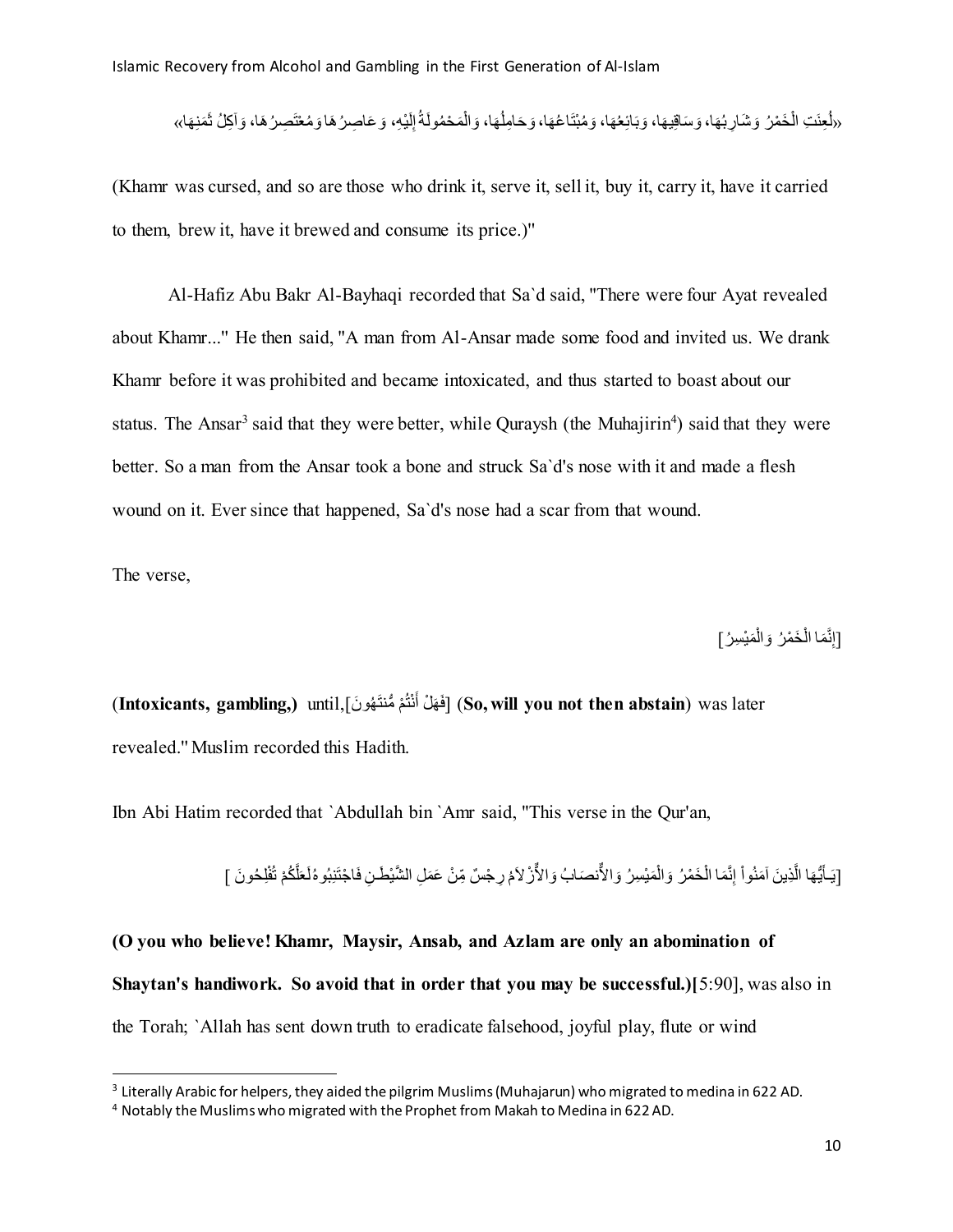instruments, Zafan (dances) and Kibarat (referring to cabarets using the lute and bagpipe), tambourine, guitar, harp and lyric and love poetry. And Khamr is bitter for those who taste it. Allah has vowed by His grace and power, `Whoever drinks it after I prohibited it, I will make him thirsty on the Day of Resurrection. Whoever abandons it after I prohibited it, I will let him taste it in the residence of Grace (Paradise).''' Its chain of narration is Sahih

Ash-Shafi`i narrated that Malik narrated that Nafi` said that Ibn `Umar said that the Messenger of Allah said,

> «مَنْ شَرِبَ الْخَمْرَ فِي الدُّنْيَا ثُمَّ لَمْ يَتُبُ مِنْهَا حُرِمَهَا فِي الآخِرَة»، ْ

(Whoever drinks Khamr in the life of this world and does not repent from it, will be deprived of it in the Hereafter.) Al-Bukhari and Muslim recorded this Hadith.

#### <span id="page-10-0"></span>**Every Intoxicant Is Khamr**

Muslim recorded that Ibn `Umar said that the Messenger of Allah said,

َهافِي اْآل ِخ َرة« ْش َربْ ْم يَ َها، لَ ْب ِمنْ ْم يَتُ َولَ َها ِمنُ َو يُدْ َما َت َوهُ َخ ْمَر فَ ْ َو َم ْن َش ِر َب ال َوكُ ُّل ُم ْس ِكٍر َح َرام،ٌ »كُ ُّل ُم ْس ِكٍر َخ ْمٌر،

(Every intoxicant is Khamr, and every intoxicant is unlawful. Whoever drinks Khamr and dies while addicted to it, without repenting from drinking it, will not drink it in the Hereafter.)

#### <span id="page-10-1"></span>**Khamr the Mother of all Sins**

`Abdur-Rahman bin Al-Harith bin Hisham said that he heard `Uthman bin `Affan saying, "Avoid Khamr, for it is the mother of all sins. There was a man before your time who used to worship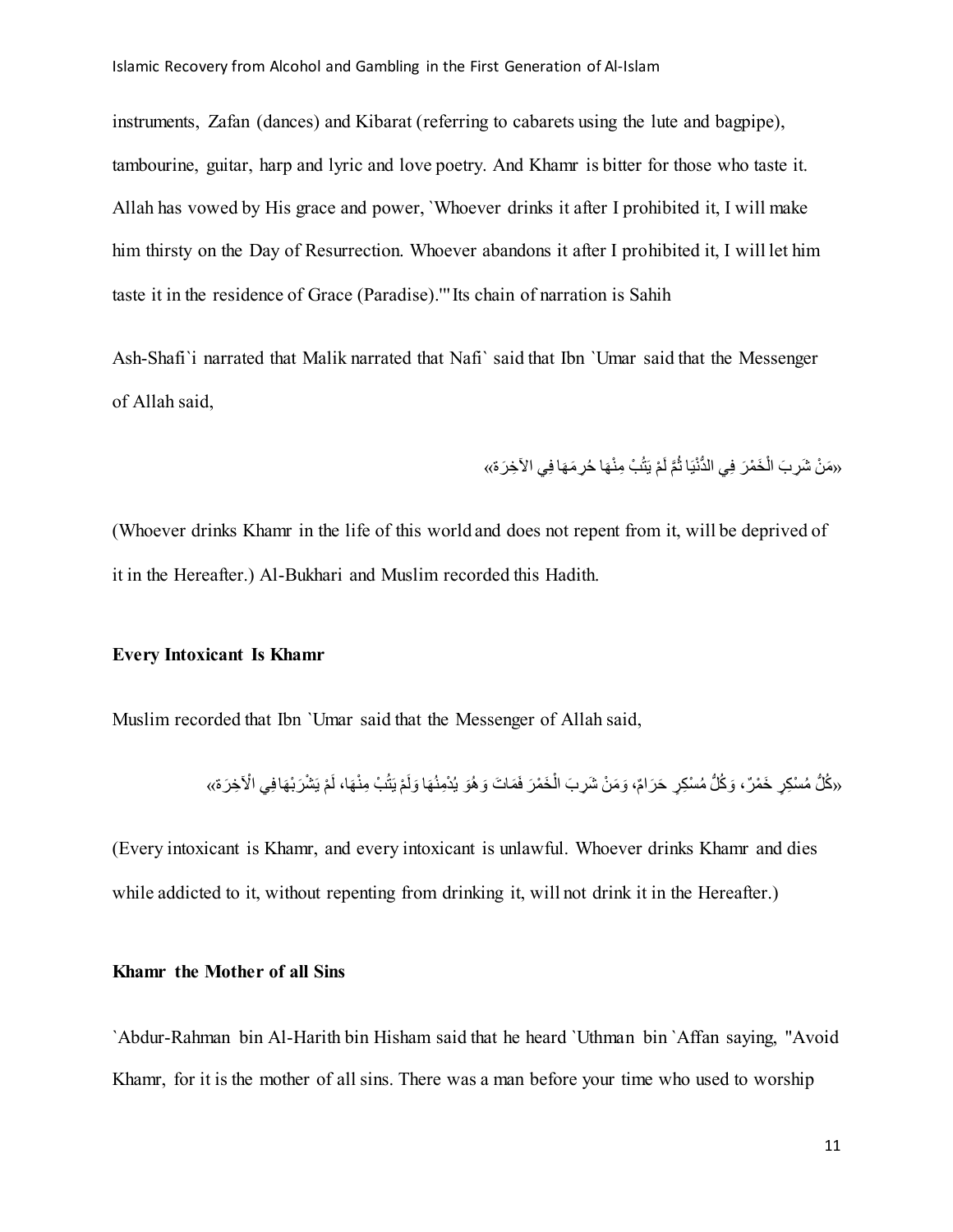Allah secluded from the people. Later, an evil woman loved him and sent her female servant to him saying that they wanted him to witness something. So he went with the servant. Whenever they went through the door, she locked it behind them, until he reached a beautiful woman with a young servant boy and some alcohol. She said to him, `By Allah! I did not invite you to be a witness for anything, but called you to have sex with me, kill this boy or drink this alcohol.' So she gave him some alcohol, and he kept asking for more until he [became intoxicated and] had sex with her and killed the boy. Therefore, avoid Khamr, because it is never combined with faith, but one of them is bound to expel the other (from the heart).'' This was recorded by Al-Bayhaqi. This statement has an authentic chain of narration (Al-Mubarakpuri, Sahih Bukhari , 2000).

# <span id="page-11-0"></span>**Reconciliation for Those Who Passed Away Before the Prohibition**

Ahmad bin Hanbal recorded that Ibn `Abbas said, (Al-Mubarakpuri, Tafsir Ibn Kathir, 2000) "When Khamr was prohibited, some people said, `O Allah's Messenger! What about our brethren who died while still drinking Khamr' Allah sent down the verse

> [لَيْسَ عَلَى الَّذِينَ ءَامَنُواْ وَعَمِلُواْ الصَّلِحَتِ جُنَاحٌ فِيمَا طَعِمُواْ] َّ

(**Those who believe and do righteous good deeds, there is no sin on them for what they ate** ,) until the end of the verse. (Ali A. Y., 1993)

Thus the Islamic position is total abolition and abstinence from intoxicants and gambling. Islam operates from high moral ground that no other way of life can claim. There are over 200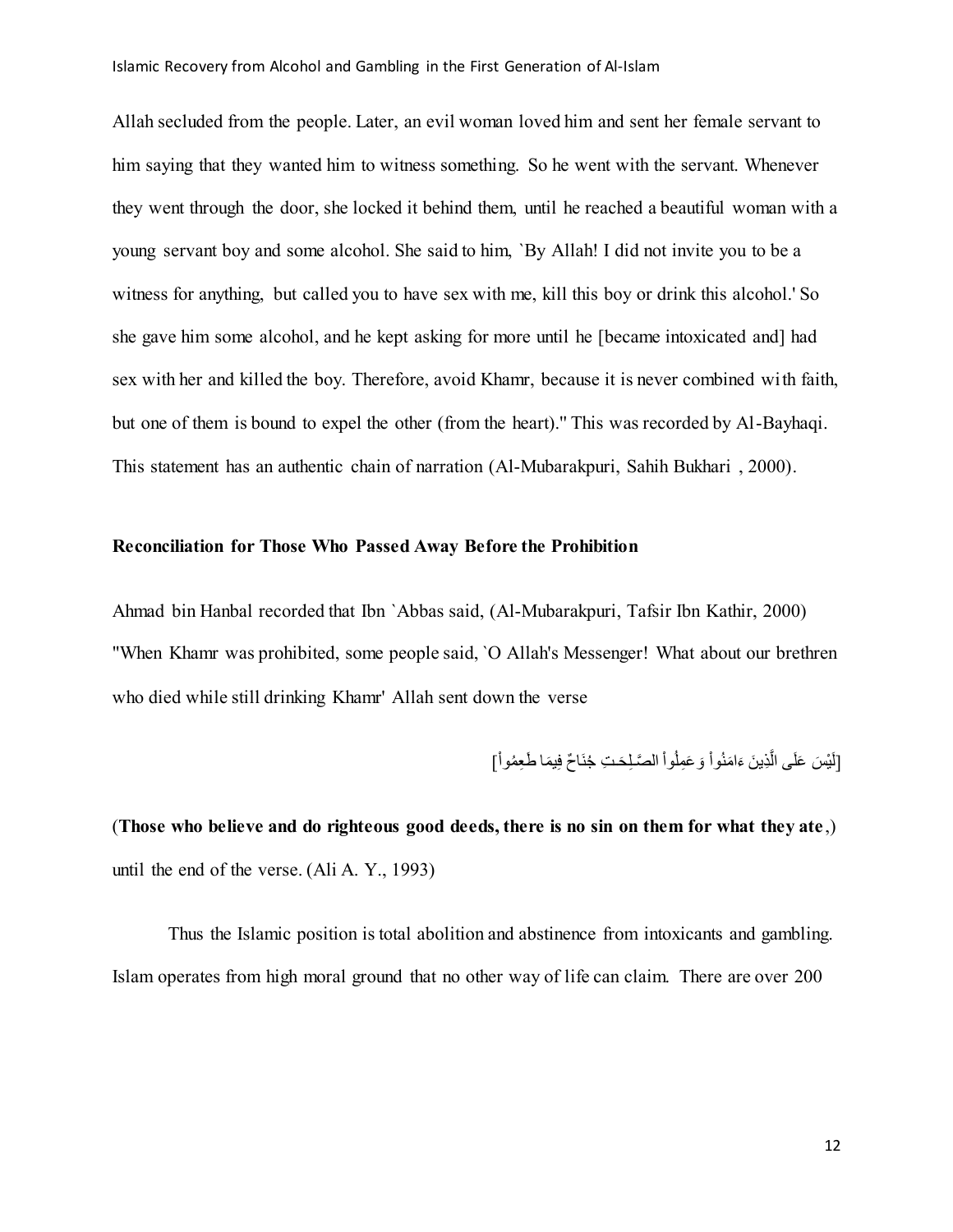million drinkers of alcohol in the United States<sup>5</sup> (Al-Ameen, 2010), and over 117 million illegal drug users<sup>6</sup> (Al-Ameen, 2010). Eighty-five percent of the 2 million incarcerated in America are there because of drug related crimes (Al-Ameen, 2010). Imams need to understand discrimination counseling, mental health and addiction (Osman M. Ali, 2005). Addiction costs America billions of health care dollars per year. Intoxicants and gambling are major causes of social dysfunction and poverty (Al-Ameen, 2010).



 $\overline{a}$ 

R to l., Ralph L. Piedmont Conference President, and founder of (ASPIRES) Assessment of Spirituality and Religious Sentiments Scales, Loyola U. Imam Hamzah Al-Ameen, President of the CRISIS Group, founder of KASM Therapy, and ICNY (Islamic Charities of New York). Paul Costas, PhD., Professor Emeritus of Mental Health, John Hopkins, and founder of the famous FFM (Five Factor Model) of Personality.

http://www.oas.samhsa.gov/NSDUH/2K8NSDUH/tabs/Sect2peTabs37to46.pdf

<sup>5</sup> See Table 2.37A Alcohol Use in Lifetime, Past Year, and Past Month among Persons Aged 12 or Older, by Demographic Characteristics.

<sup>6</sup> SAMHSA, Office of Applied Studies, National Survey on Drug Use and Health, 2007 and 2008. See Table 1.19A Illicit Drug Use in Lifetime, Past Year, and Past Month among Persons Aged 12 or Older, by Demographic Characteristics: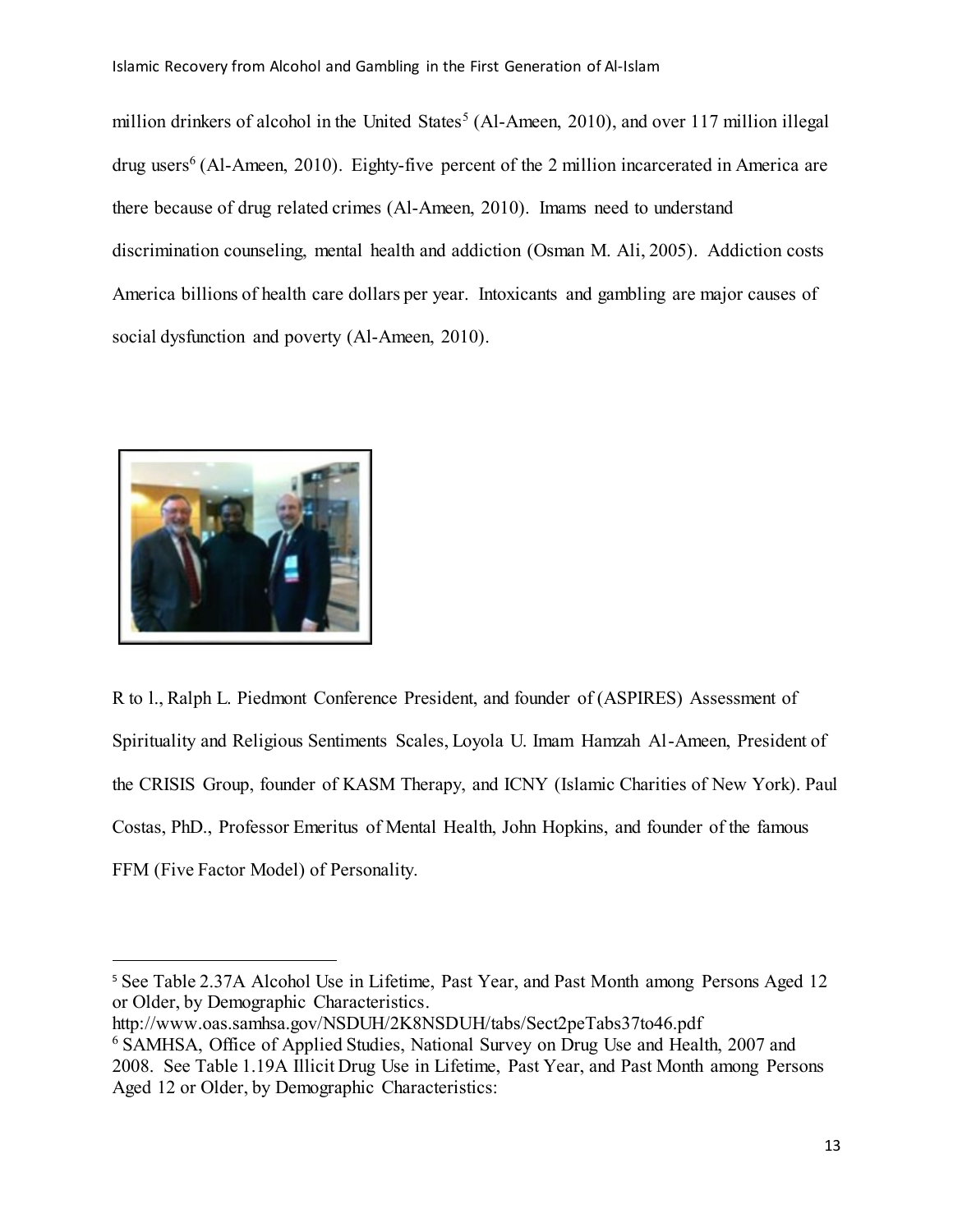Islamic Recovery from Alcohol and Gambling in the First Generation of Al-Islam